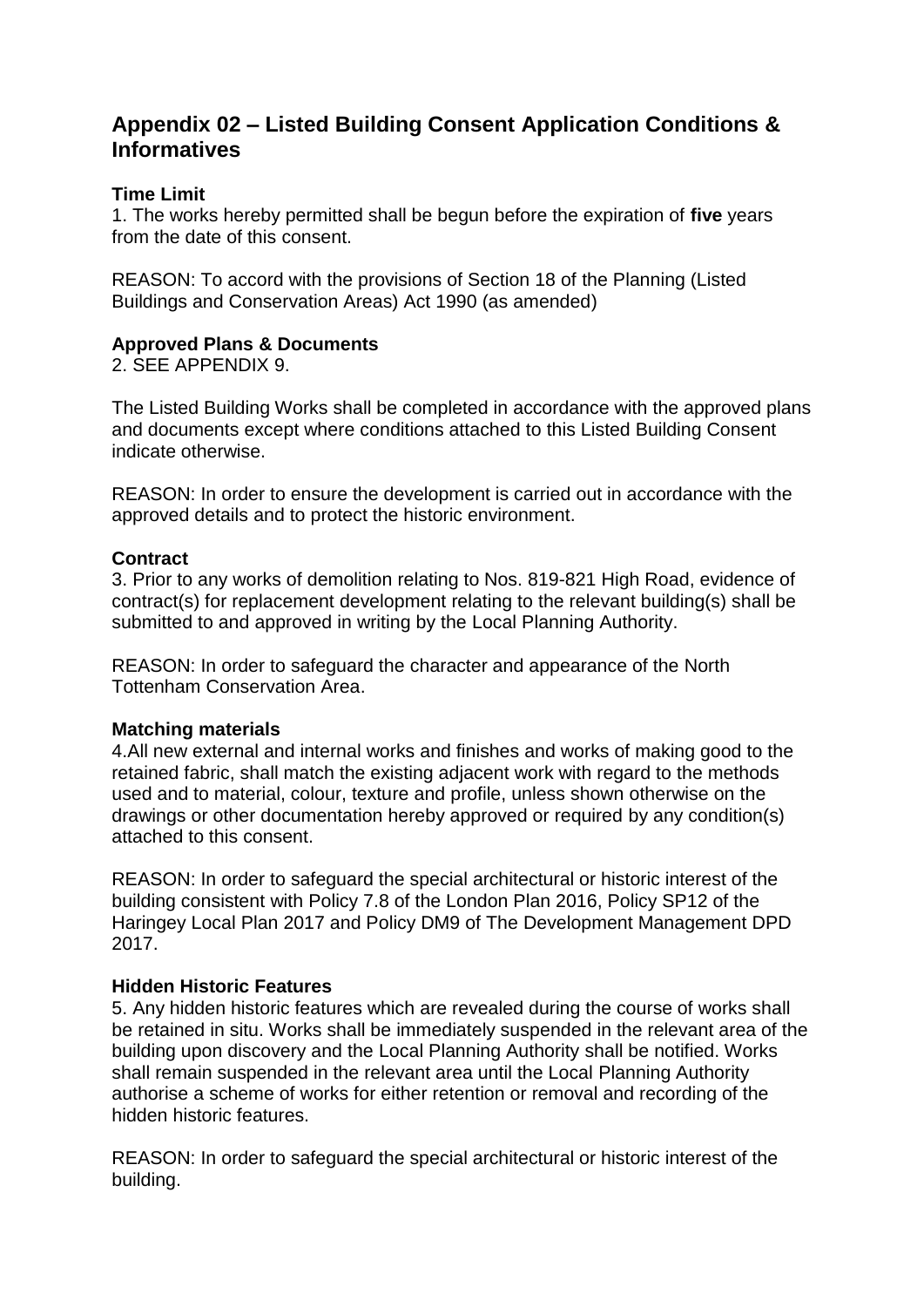## **Redundant plumbing etc.**

6. All redundant plumbing, mechanical and electrical services and installations shall be carefully removed from the listed building before the completion of the consented works to Nos. 798, 800, 802 and/or 808 High Road hereby approved, unless agreed in writing with the Local Planning Authority.

REASON: In order to safeguard the special architectural or historic interest of the building.

## **Making good redundant plumbing etc.**

7. In the event the removal of redundant plumbing, mechanical and electrical services and installations within Nos. 798, 800, 802 and/or 808 High Road reveals visual inconsistency in the appearance of the building fabric, the retained building fabric shall be made good with regard to material, colour, texture and profile of the existing building.

REASON: In order to safeguard the special architectural or historic interest of the building.

## **Approval of Details** PRE-COMMENCEMENT

8. (a) Prior to the commencement of any relevant works, details in respect of the following shall be submitted to and approved in writing by the Local Planning Authority before the relevant work is begun.

i) Full external and internal condition survey to include structural assessment in relation to roof, walls, floors, doors, windows, stairs, fireplaces, decorative features and fixtures

ii) Material specification for facade repair, repointing and replacement of brickwork, repairs and replacements to window cills, window surrounds, doorsteps, parapets. Material samples of these works to be approved on site by the Local Planning Authority's Conservation Officer.

iii) Detail section drawings to scale 1:20 to record existing structures, make up of walls, floors, roof, doors, decorative cornices and windows and associated mechanical ventilation;

iv) Detail section drawings to scale 1:20 and 1:10 as necessary to show proposed structures, walls, floors and finishes

v) Detail elevation and section drawings to scale 1:10 to show interfaces between new partitions and original cornices or historic fabric

vi) Detail drawings to scale 1:10 and 1:5 plus material specification for new panelled doors, surrounds, shutters and ironmongery to match historic details

vii) Schematic drawings in plan and section to scale 1:50 to show Mechanical, Electrical and Plumbing services;

viii) Detail drawings to scale 1:10 showing penetrations within historic fabric ix) All external materials to the approved extensions;

ix) Method statements for installing Mechanical, Electrical and Plumbing services

x) Method statements for proposed demolition works related to internal partitions,

fixtures, fittings and new internal openings within load-bearing walls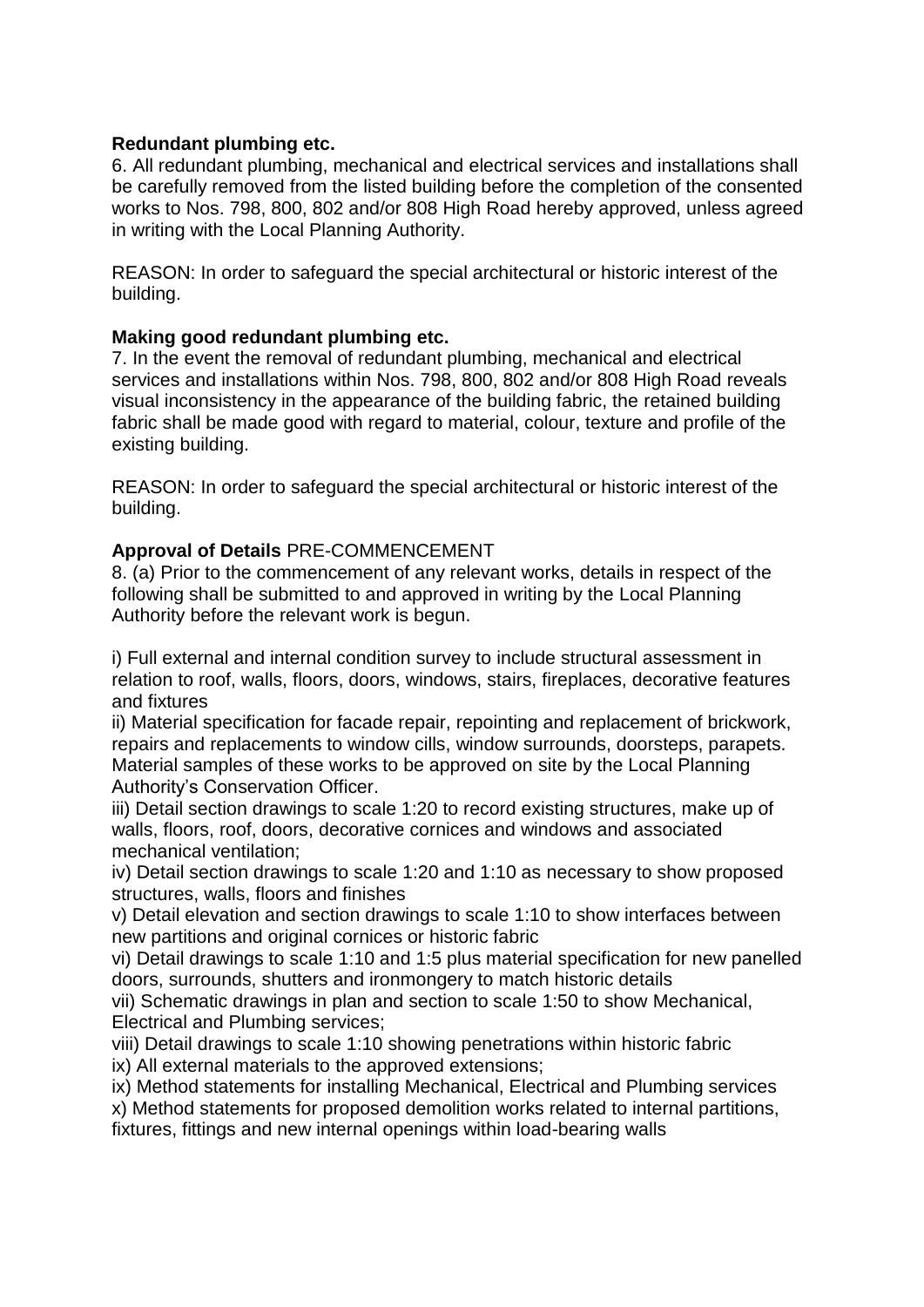xi) Method statements for removal and making good of external gates, doors, windows, window bars, fixtures and fittings such as alarm boxes, vents, timber posts, lights

xii) Method statements, material specification for proposed works to chimneys and roof. Material samples of replacement slates, bricks, repointing, chimney pots to be approved onsite

xiii) Method statements and material specification for both proposed repair and alteration works to retained cornices, staircases, fireplaces, doors, windows, panelling and all surviving 18<sup>th</sup> and 19<sup>th</sup> Century elements. Trial samples of cleaning and material samples of integrations and replacement works to be approved on site xiv) Method statement and material specification for reinstatement of fireplaces

(b) The relevant work shall be carried out in accordance with such approved details and method statements.

REASON: In order to safeguard the special architectural or historic interest of the building.

## **Masonry Cleaning**

9. Before any masonry cleaning commences, details of a masonry cleaning program and methodology shall be submitted in writing to and for approval by the Local Planning Authority. The programme shall demonstrate protection of internal and external surfaces.

The cleaning programme shall be undertaken in accordance with approved details.

REASON: In order to safeguard the special architectural or historic interest of the building.

## **No New Plumbing etc.**

10. No new plumbing, pipes, soil stacks, flues, vents or ductwork shall be fixed on the external faces of the buildings unless shown on the drawings hereby approved, or submitted to and approved by the Local Planning Authority in relation to the conditions above.

REASON: In order to safeguard the special architectural or historic interest of the building.

## **No New Grilles etc.**

11. No new grilles, security alarms, lighting, cameras or other appurtenances shall be fixed on the external faces of the building unless shown on the drawings hereby approved, or submitted to and approved by the Local Planning Authority in relation to the conditions above.

REASON: In order to safeguard the special architectural or historic interest of the building.

## **Listed Building Consent - Informatives**